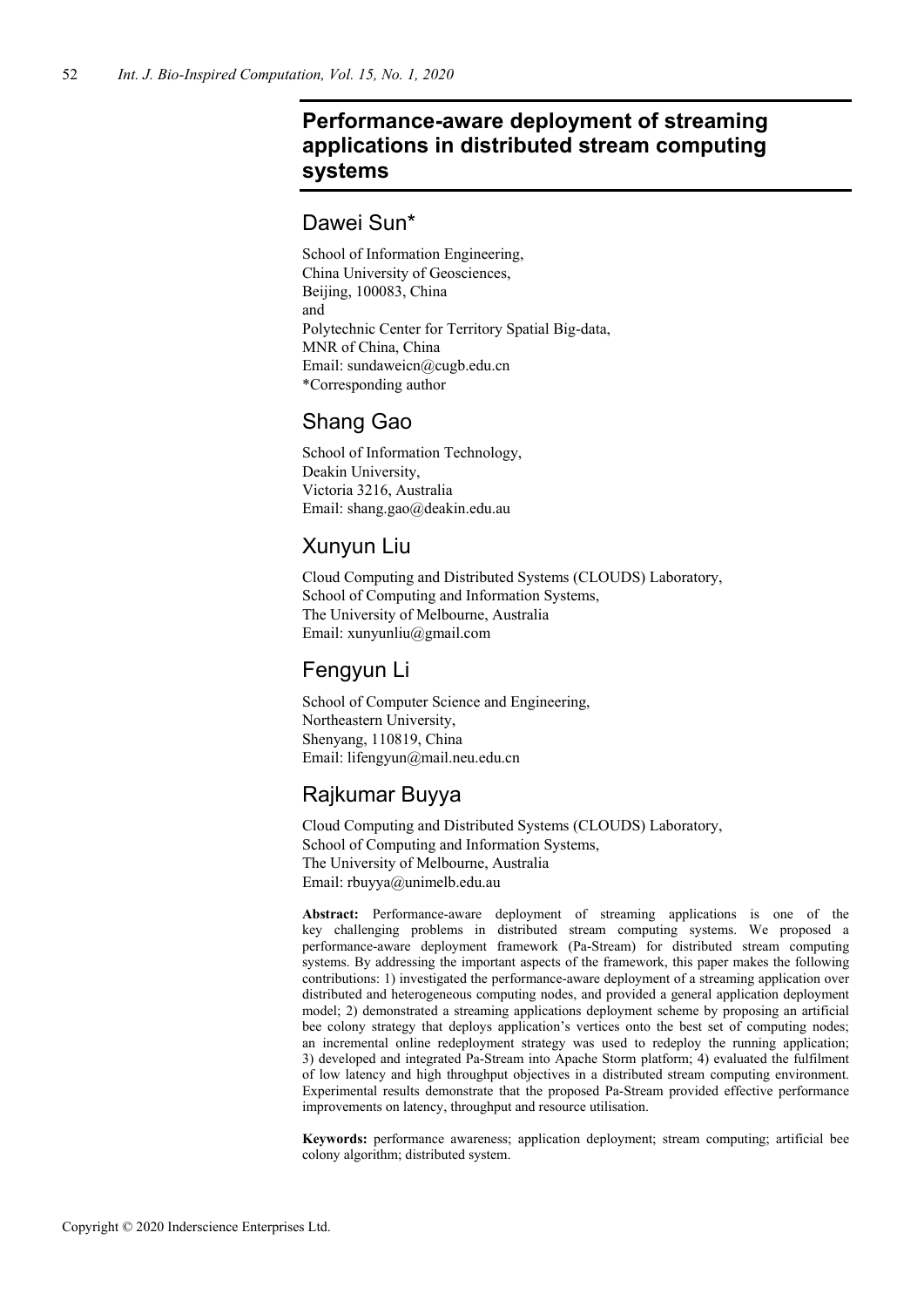**Reference** to this paper should be made as follows: Sun, D., Gao, S., Liu, X., Li, F. and Buyya, R. (2020) 'Performance-aware deployment of streaming applications in distributed stream computing systems', *Int. J. Bio-Inspired Computation*, Vol. 15, No. 1, pp.52–62.

**Biographical notes:** Dawei Sun is an Associate Professor at the School of Information Engineering, China University of Geosciences, Beijing, China. His current researches interests include big data computing, cloud computing and distributed systems.

Shang Gao is currently a Senior Lecturer at the School of Information Technology, Deakin University, Geelong, Australia. Her current research interests include distributed collaboration, cybersecurity and cloud computing.

Xunyun Liu received his BE and ME in Computer Science and Technology from the National University of Defense Technology in 2011 and 2013, respectively. He obtained his PhD in Computer Science at the University of Melbourne in 2018. His research interests include stream processing and distributed systems.

Fengyun Li is an Associate Professor at the School of Computer Science and Engineering, Northeastern University, China. Her current researches interests include distributed systems, network security, privacy preserving and cloud computing.

Rajkumar Buyya is a Redmond Barry Distinguished Professor and Director of the Cloud Computing and Distributed Systems (CLOUDS) Laboratory at University of Melbourne, Australia. He is also serving as the Founding CEO of the Manjrasoft, a spin-off company of the university, commercialising its innovations in Cloud computing. He has authored over 650 publications and four text books. He is one of the highly cited authors in computer science and software engineering worldwide (h-index 128, 85,600+ citations). He has served as the Founding Editor-in-Chief of the *IEEE Transactions on Cloud Computing* and now serving as EiC of *Journal of Software: Practice and Experience*.

### **1 Introduction**

In the big data era, stream computing is an on-the-fly computing paradigm, which can timely extract valuable information from input data stream. As data streams are directly processed without storage in advance, stream computing is a good choice for event-driven applications that require real-time reaction to events in the form of fluctuating data streams. It is gaining tremendous attention due to an increasing number of emerging application scenarios (Eidenbenz and Locher, 2016) that rely heavily on live and real-time processing of data streams. In the field of finance, stream computing can be used to detect specific events in high-frequency trading in a timely manner. In the field of social networks, stream computing can be used to collect current hot topics in real-time, and promote them to the online users. In the field of system monitoring, stream computing can be used to monitor data access online, and issue real-time warning of abnormal access. In the field of smart cities, stream computing can be used for intelligent transportation. Stream computing can also be used for real-time product recommendations during online shopping.

To address the specific issues raised by stream data featured with high volume and high velocity, a new generation of stream computing system has been developed. Storm, as one of the most popular open source systems (Li et al., 2016, 2017). It keeps the system average latency within the range of milliseconds level.

The new generation of stream computing systems usually offer simple programming interfaces for users to design their streaming applications. In Storm, the programming user interfaces are called spout and bolt, and the streaming application logic is abstracted as a streaming topology. The topology is a directed acyclic graph (DAG).

Vertices in a DAG represent application operators (encapsulating logics such as, filtering, aggregation or merging) as well as specific computations. Each vertex processes one or more input tuples from the upstream vertices according to its implemented function, and creates one or more output tuples in the form of data stream for downstream vertices. Edges in a DAG indicate communications channels between those vertices. We treat the terms streaming application, streaming topology, and DAG as synonymous. A DAG is submitted to a stream computing system and deployed on one or many computing nodes. Stream applications can be either dependent or independent according to the relationships among them; stream applications can also be either preemptive or non-preemptive depending on whether they can be interrupted during execution. Computing nodes can be either homogeneous or heterogeneous hosts depending on whether the computing nodes have the same properties or not.

Low latency is one of the critical performance requirements for a stream computing system. To achieve it, usually application deployment is one of the key processes to start with. Users are often required to deploy inter-dependent operators to a set of available computing nodes to satisfy objective constraints, such as some certain throughput and latency. The problem of application deployment in distributed big data stream computing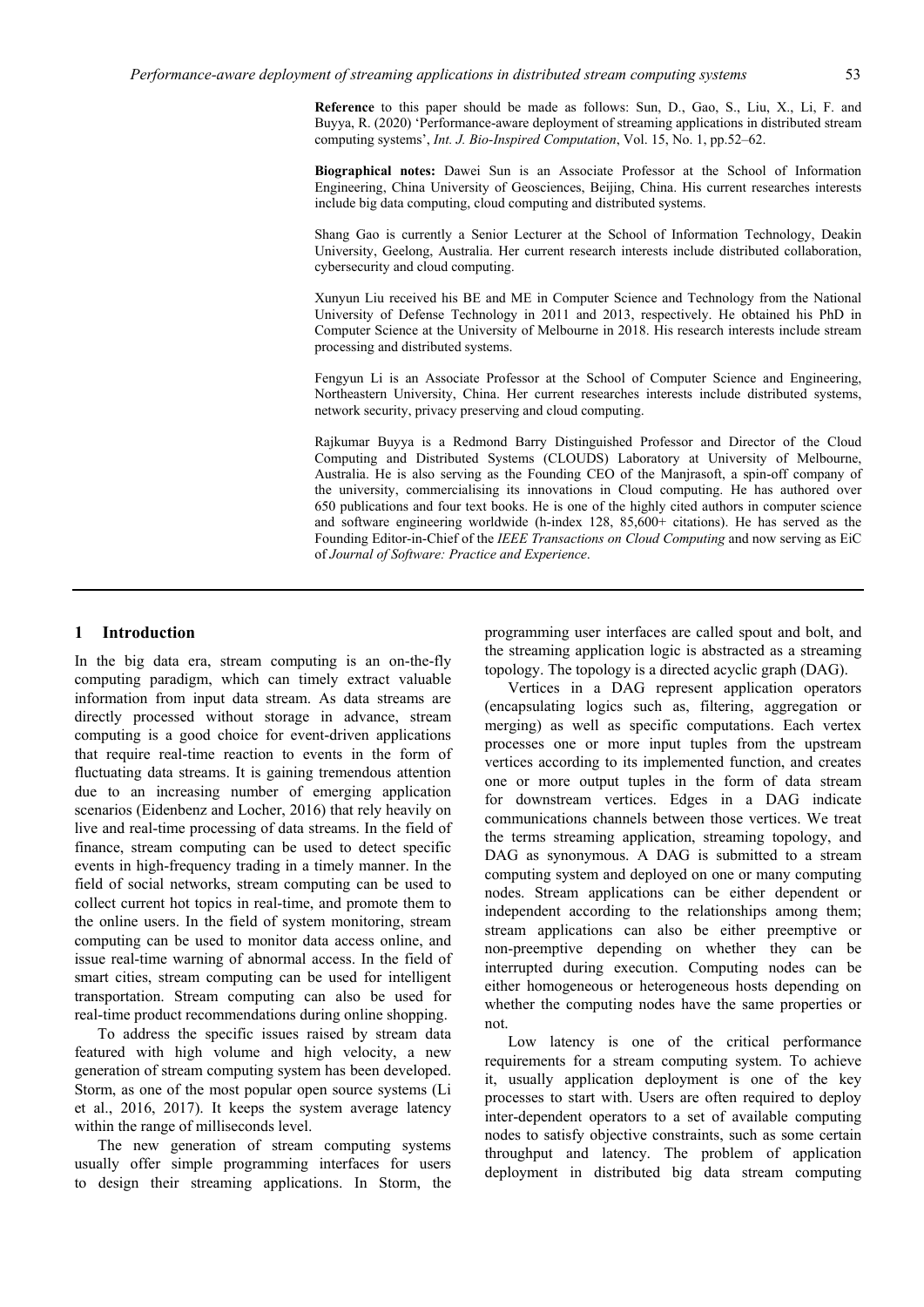systems is also one of the most thought-provoking NP-hard problems in general cases (Cai et al., 2019b; Cui et al., 2019b; Kotto-Kombi et al., 2017). The volume of data streams fluctuates over time in an unpredictable manner, and the amount of available resources is also dynamically changing over time. Stream computing systems are expected to adapt to the dynamic heterogeneous resources to meet resource needs of streaming applications. It is disadvantageous to over or under-provision resources over a long period of time. A performance-aware stream computing system should be timely aware of the changes of each computing node and the volume of the multiple data streams. All of these requirements make the optimal application deployment challenging.

To utilise resources wisely, a fundamental solution is performance-aware deployment that allows the application to scale out or scale in according to the processing needs brought by fluctuating data streams. However, the majority of state-of-the-art solutions (Hirzel et al., 2014; Thoman et al., 2018) do not provide an efficient performance-aware deployment strategy that knows how to deploy operators to available resources for the current data stream. Previous work in this area mainly focuses on scheduling. E.g., Storm only supports user-defined parallelism for each vertex, and deploys a DAG on a fixed number of computing nodes with simple polices, such as the default round-robin strategy, which lack performance awareness and adaptation capabilities.

A performance-aware deployment strategy should be able to decide when and how streaming applications are to be deployed with regard to the specific applications structures and available resources. To achieve this goal, a performance-aware deployment strategy needs to know the available resources of each computing node, the dependencies between operators, and how to deploy inter-dependent operators to the best set of available computing nodes. Currently, the requirements of performance-aware deployment are not fully considered (Dias de Assunção et al., 2017). This creates the demand for investigating a performance-aware deployment framework for running streaming applications in distributed stream computing systems, processing data streams in an efficient manner, minimising the system latency and maximising the system throughputs.

# *1.1 Key contributions*

This paper makes the following contributions:

- 1 Investigated performance-aware deployment of a streaming application over distributed and heterogeneous computing nodes, and provided a system model and application deployment model (Pa-Stream).
- 2 Demonstrated the proposed deployment scheme (Pa-Stream) based on artificial bee colony (ABC) algorithm to deploy vertices of a streaming application onto the best set of computing nodes in an acceptable amount of time; and redeployed the runtime application

with an incremental online redeployment strategy to improve latency and throughput.

- 3 Developed and integrated Pa-Stream into Apache Storm platform.
- 4 Evaluated the fulfilment of lower latency, higher throughput and resource utilisation objectives with two streaming applications Top\_N and WordCount.

# *1.2 Paper organisation*

The rest of the paper is organised as follows: Section 2 introduces the four steps of application deployment in a stream computing system. Section 3 describes the system model of Pa-Stream. Section 4 formalises the latency modelling of stream application and the stream application scheduling model. Section 5 focuses on the system architecture, the modified ABC algorithm, and the incremental online redeployment algorithm in Pa-Stream. Section 6 introduces the experimental environment and performance evaluation of Pa-Stream. Section 7 reviews the related work on performance-aware deployment in distributed computing systems and ABC-based applications. Finally, conclusions and future work are given in Section 8.

# **2 Background**

Storm, as one of the most popular distributed stream computing systems, provides millisecond-level response to users. The deployment of stream applications is a key to achieving low latency. Usually, a stream application is deployed on Storm platform with the following steps.

# *2.1 DAG creation*

Functions of a stream application are usually divided into a set of data-dependent operators, described as a DAG, and termed a topology in Storm. Each vertex in the DAG has a special function to process one or more input data streams from upstream vertices, and output the processed data streams to downstream vertices. The group mode of data stream is a strategy used to decide how the data tuples are distributed from upstream vertices to downstream vertices, and can be set by data stream grouping interface for each vertex. Some group modes have been provided by Storm, such as fieldsGrouping and globalGrouping.

All the vertices are implemented through two interfaces in Storm, spout and bolt. Spout interface is used to implement a vertex that receives data from the external data source. Bolt interface is used to implement a vertex that processes data streams. Its corresponding processing logic is defined by users with regard to its functional requirements.

# *2.2 Parameter configuration*

There are a series of stream application parameters to be set. For example, the parallelism degree of a vertex, which determines the number of instances of a vertex, and plays a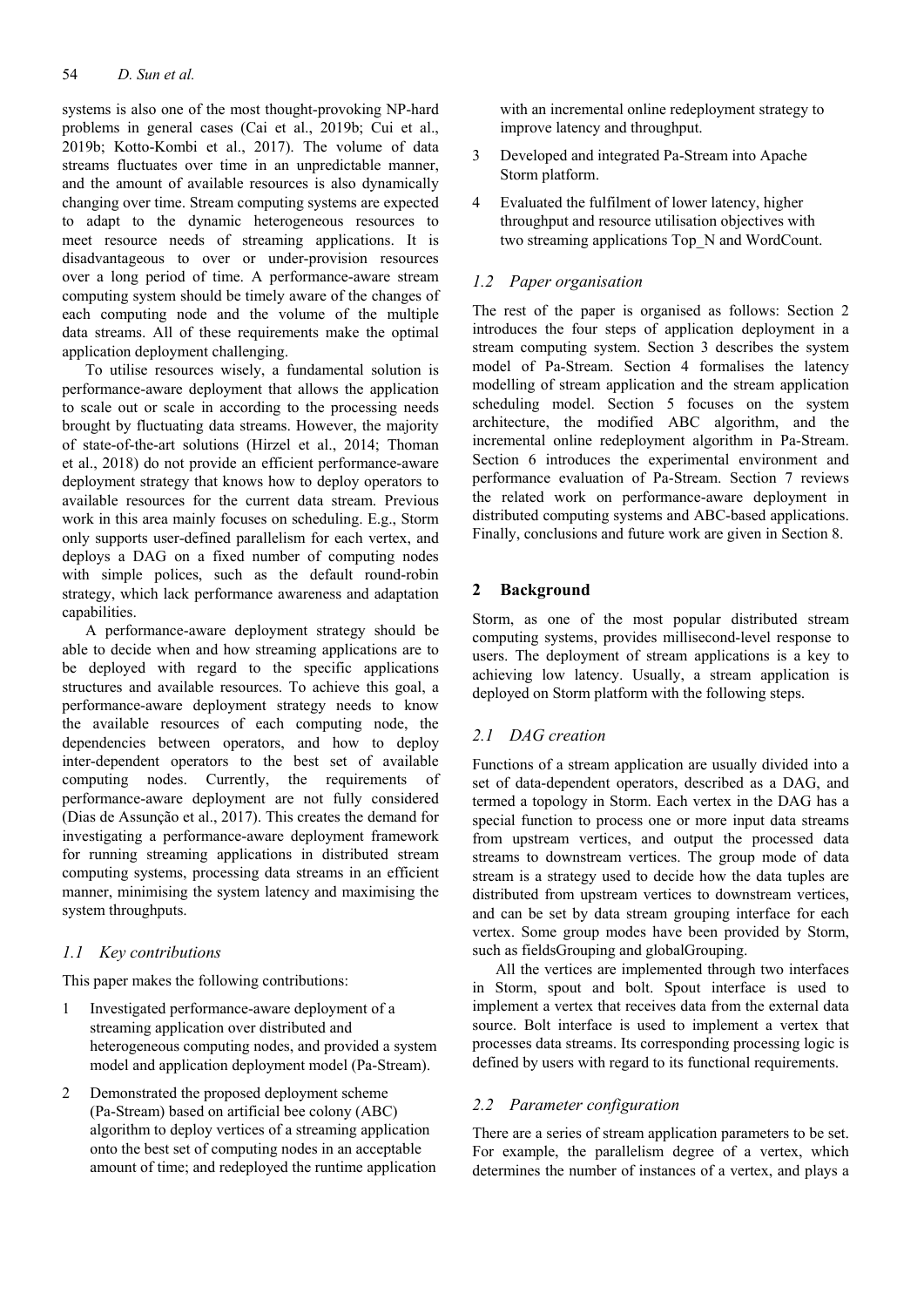key role to implementing elastic computing. However, it is extremely hard to determine a proper parallelism degree for a vertex in a real-time computing environment, as there are many factors such as input rates of data streams, time complexity of each vertex, and available resources in a data centre.

Current practice on Storm platform is to set most of the parameters based on user's experience and it is not allowed to readjust or re-optimise the topology while the application is running. However, the configuration of the parameters is not one size fits all. It needs to be readjusted and re-optimised in response to the changes of the computing environment. The problem is beyond the scope of this paper but relevant studies can be found in Mencagli et al. (2018) and Wang et al. (2017).

#### *2.3 Stream application deployment*

Stream applications need to be deployed onto the available computing nodes in a data centre. Each vertex of a DAG is assigned to an appropriate computing node. In Storm platform, a deployment system consists of a nimbus node, one or more supervisors nodes, and one or more zookeepers nodes. Nimbus node is used to receive and manage stream applications. Supervisor node is used to run and manage instances of vertex on worker processes. Zookeeper is used to coordinate states between supervisor and nimbus.

Application deployment is a process of deploying inter-dependent sub-tasks of an application onto a set of available computing nodes while ensuring the execution satisfies user's specified service level agreement (SLA) constraints. There is an increasing research interests on this SLA-fulfilling problem (Dias de Assunção et al., 2017; Thoman et al., 2018), but it has not been completely solved and still requires further investigation.

#### *2.4 Online running and optimisation*

A data stream in distributed stream computing environments has two typical features (Mencagli et al., 2018): the first one is non-stationarity, which states that the volume of stream varies constantly due to the fact that data stream arrives at different rates, and often measured in seconds; the other feature is burstiness, as data stream may happen at multiple time scales and is measured by second-order properties, such as the index of dispersion or the Hurst parameter.

A stream application receives continuous data streams and processes them in an online fashion. To keep the efficiency and adaptability of an elastic stream computing system, an online running and optimisation strategy is required to handle data stream fluctuation and changes in available resource.

In this paper, we focus on performance-aware deployment of streaming applications in Strom platform. A heuristics deployment strategy is employed in the process of deployment and online optimisation. A sub-optimal scheduling scheme can be obtained through the proposed deployment strategy, allowing application to scale out or scale in according to the fluctuating data stream and changing resources.

#### **3 System model**

In this section, system model are described, including single stream application model, and multiple stream applications model.

#### *3.1 Single stream application model*

The topology of a stream application (Lombardi et al., 2018) can be described by a DAG  $G = (V(G), E(G))$ , where  $V(G) = \{v_i \mid i \in 1, \dots, n\}$  is a finite set of *n* vertices,  $E(G) = {e_{v_i, v_j} | v_i, v_j \in V(G)}$  is a finite set of directed edges.

Vertex  $v_i \in V(G)$  is a computing task of the stream application, which receives input data streams, processes data tuples, and then generates new output data streams. One or more instances of  $v_i$  can be created on-demand, that is  $v_i = \{v_{i1}, v_{i2}, \dots, v_{im}\}, m \in \{1, 2, \dots\}.$  For each vertex instance  $v_{ij}$ , it is an atomic computing task, and can only be executed on one computing node. The weight  $w_{v_i}$ associated with vertex  $v_i$  is the computation cost of  $v_i$ , which indicates the cost that  $v_i$  takes to process input data tuples. Weights of all  $m$  instances of vertex  $v_i$  are the same, that is  $W_{\nu_i} = W_{\nu_{i1}} = W_{\nu_{i2}} = \cdots = W_{\nu_{im}}.$ 

An edge  $e_{v_i, v_j} \in E(G)$  is a directed edge from  $v_i$  to  $v_j$ , where  $v_i$  and  $v_j$  are directly connected vertices,  $v_i$  is the upstream vertex of  $v_i$ , and  $v_j$  is the downstream vertex of  $v_i$ . For instance, an edge  $e_{v_{i1}, v_{i2}} \in E(G)$  is a directed edge connecting  $v_{j1}$  to  $v_{j2}$ . The weight  $w_{e_{v,j}}$  associated with edge  $e_{v_i, v_j}$  is the communication cost of  $e_{v_i, v_j}$ , which indicates the cost that  $e_{v_i, v_j}$  takes to transfer output data tuple of  $v_i$ from  $v_i$  to  $v_j$ . Especially, if  $v_i$  and  $v_j$  are running on the same computing node, the time of transferring output data tuple of  $v_i$  from  $v_i$  to  $v_j$  is usually considered to be 0. Weights of all *m* instances of vertex  $v_i$  and all *n* instances of vertex  $v_j$  are the same, which is formulated as the following:  $w_{e_{w1/2}} =$ 

# $W_{e_{\nu i2,j1}} = W_{e_{\nu i3,j5}} = \cdots = W_{e_{\nu im,jn-2}}$ .

A vertex  $v_{in,G}$  without a directed edge from any other vertices in  $V(G)$  to  $v_{in,G}$  is named input vertex of *G*, and a vertex  $v_{out,G}$  without a directed edge from  $v_{out,G}$  to other any vertices in  $V(G)$  is named output vertex of  $G$ . For the sake of simplicity and without loss of generality, we assume that there is only one input vertex and only one output vertex in each stream application.

## *3.2 Multiple stream applications model*

There could be multiple stream applications. To simplify the deployment of multiple stream applications, we try to combine multiple stream applications into a single stream application. The relationship between any two stream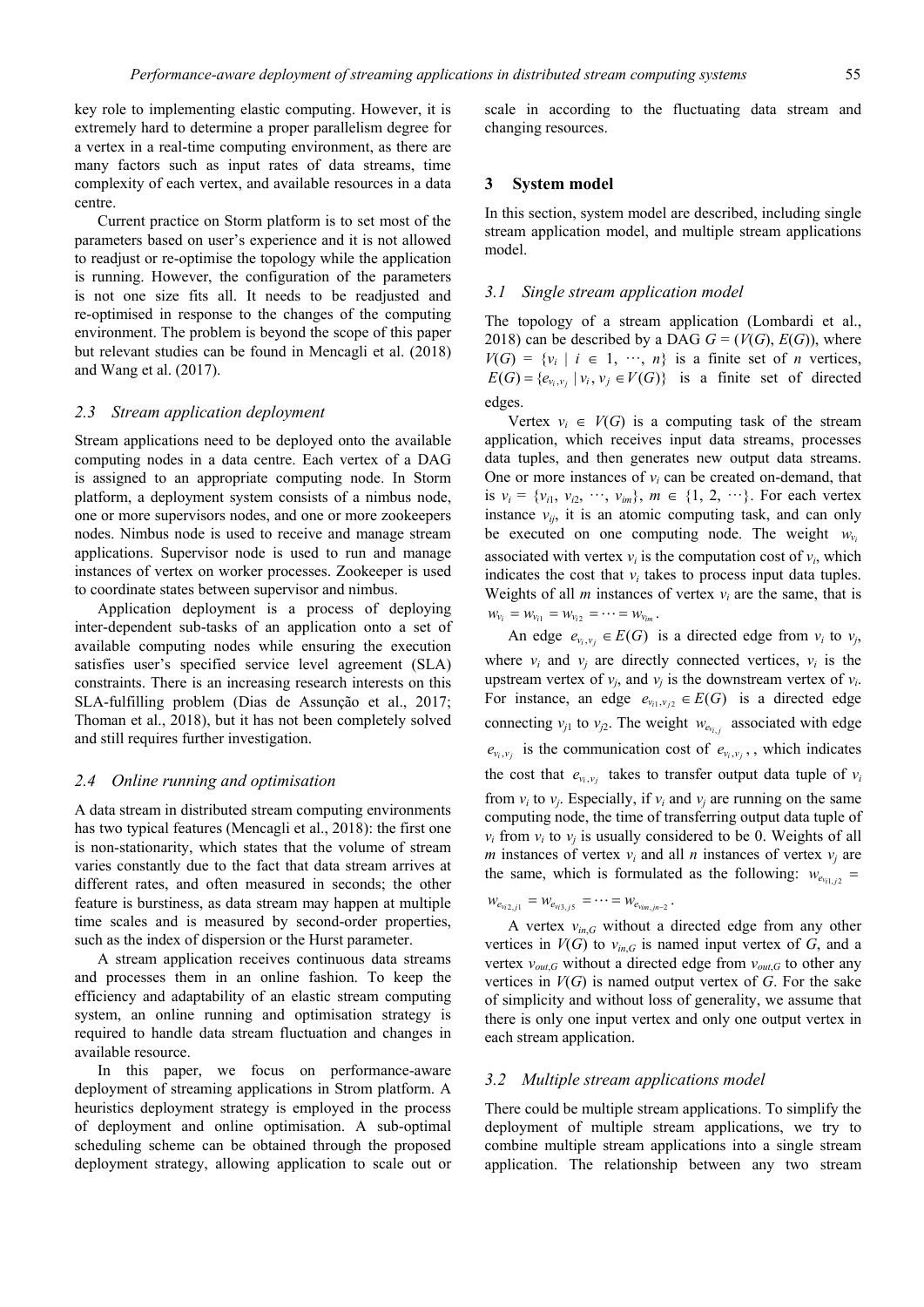applications can be subdivided into two categories: data dependent and non-data dependent.

In a data dependent scenario, the output of a steam application  $G_i$  is the input of the other stream application  $G_i$ . The result of the combined single stream application *Gr* can be obtained by combining  $G_i$  and  $G_j$  according to the data dependencies. That is,  $V(G_r) = V(G_i) \cup V(G_i)$ ,  $E(G_r) = E(G_i) \cup E(G_j) \cup e_{v_{out,G_i}, v_{in,G_i}}$ , where  $v_{out,G_i} \in G_i$ , is the output vertex of  $G_i$ ;  $v_{in,G_i} \in G_j$ , is the input vertex of  $G_j$ ; and  $e_{v_{out,G_i}, v_{in,G_j}}$  is a new directed edge from  $v_{out,G_i}$  to  $v_{in,G_i}$ . The input vertex  $v_{in,G_i}$  of  $G_i$  is the input vertex of  $G_r$ , and the output vertex  $v_{out,G_i}$  of  $G_j$  is the output vertex of  $G_r$ .

As shown in Figure 1, steam application  $G_i$  and  $G_j$  are combined into a new result steam application *Gr*. The output of vertex of  $v_5$  is the input of vertex of  $v_a$  in the result steam application  $G_r$ . A new directed edge from  $v_5$  to  $v_a$  is created in  $G_r$ .

Figure 1 Combing multiple stream applications with data dependency into one single stream application



In a non-data dependency scenario, the resulting single stream application  $G_r$  can be obtained by adding new input vertex  $v_{in,G_r}$ , output vertex  $v_{out,G_r}$  and corresponding new directed edges for  $G_i$  and  $G_j$ . That is,  $V(G_r) = V(G_i)$  $\cup V(G_j) \cup v_{in,G_r} \cup v_{out,G_r}$ , the weight  $w_{v_{in,G_r}}$  of input vertex  $v_{in,G_r}$  is 0, that is  $w_{v_{in,G_r}} = 0$ . Similarly, the weight  $w_{v_{out,G_r}}$ of output vertex  $v_{out,G_r}$  is also 0, that is  $w_{v_{out,G_r}} = 0$ .  $E(G_i)$  $\cup E(G_j) \cup e_{v_{in,G_r},v_{in,G_i}} \cup e_{v_{in,G_r},v_{in,G_j}} \cup e_{v_{out,G_i},v_{out,G_r}} \cup e_{v_{out,G_j},v_{out,G_r}}.$  $e_{v_{in,G_r}, v_{in,G_i}}$ ,  $e_{v_{in,G_r}, v_{in,G_j}}$ ,  $e_{v_{out,G_i}, v_{out,G_r}}$  and  $e_{v_{out,G_j}, v_{out,G_r}}$  are new directed edges from  $v_{in,G_r}$  to  $v_{in,G_i}$ , from  $v_{in,G_r}$  to  $v_{in,G_i}$ , from  $v_{out,G_i}$  to  $v_{out,G_r}$ , and from  $v_{out,G_j}$  to  $v_{out,G_r}$ , respectively. The weight of new directed edges are also 0. The input of  $G_r$  is the combination of the original input for  $G_i$  and  $G_j$ , the output of  $G_r$  is the combination of the original input for  $G_i$  and  $G_i$ .

As shown in Figure 2, steam application  $G_i$  and  $G_j$  are now merged into a new result steam application *Gr*. A new

input vertex  $v_{in}$  and output vertex  $v_{out}$  are created for  $G_r$ . There are four new directed edges added, which are from *vin* to  $v_1$ , from  $v_{in}$  to  $v_a$ , from  $v_5$  to  $v_{out}$ , and from  $v_b$  to  $v_{out}$  are created for *Gr*. Weight of those new vertices and edges are 0.





For applications with both data dependency and non-data dependency relationships, a complex result stream application can be obtained by applying the above two combination rules consecutively.

## **4 Problem formulation**

In this section, we formularies latency of stream application, stream application scheduling model, and utility quantification of constraints in distributed stream computing systems.

#### *4.1 Latency of stream application*

As the topology of a stream application is described by a DAG *G*, all vertices in *G* are topologically ordered, forming one or more directed paths.

A directed path from  $v_i$  to  $v_j$  can be describe as  $p_{v_i, v_j} = \langle v_i, \dots, v_j \rangle$ , the latency of  $p_{v_i, v_j}$  is the total elapsed time calculated by adding up the computing time of each vertex and the communication time of each edge on the path  $p_{v_i, v_j}$ . It can be formulated by equation (1).

$$
l(p_{v_i,v_j}) = \sum_{v_k \in p_{v_i,v_j}} w_{v_k} + \sum_{e_{v_i,v_k} \in p_{v_i,v_j}} w_{e_{v_i,v_k}}.
$$
 (1)

The latency of *G* is the maximum latency of all directed paths *P*(*G*) of *G*. It can be described as equation (2).

$$
l(G) = \max_{p \in P(G)} (l(p)).
$$
\n(2)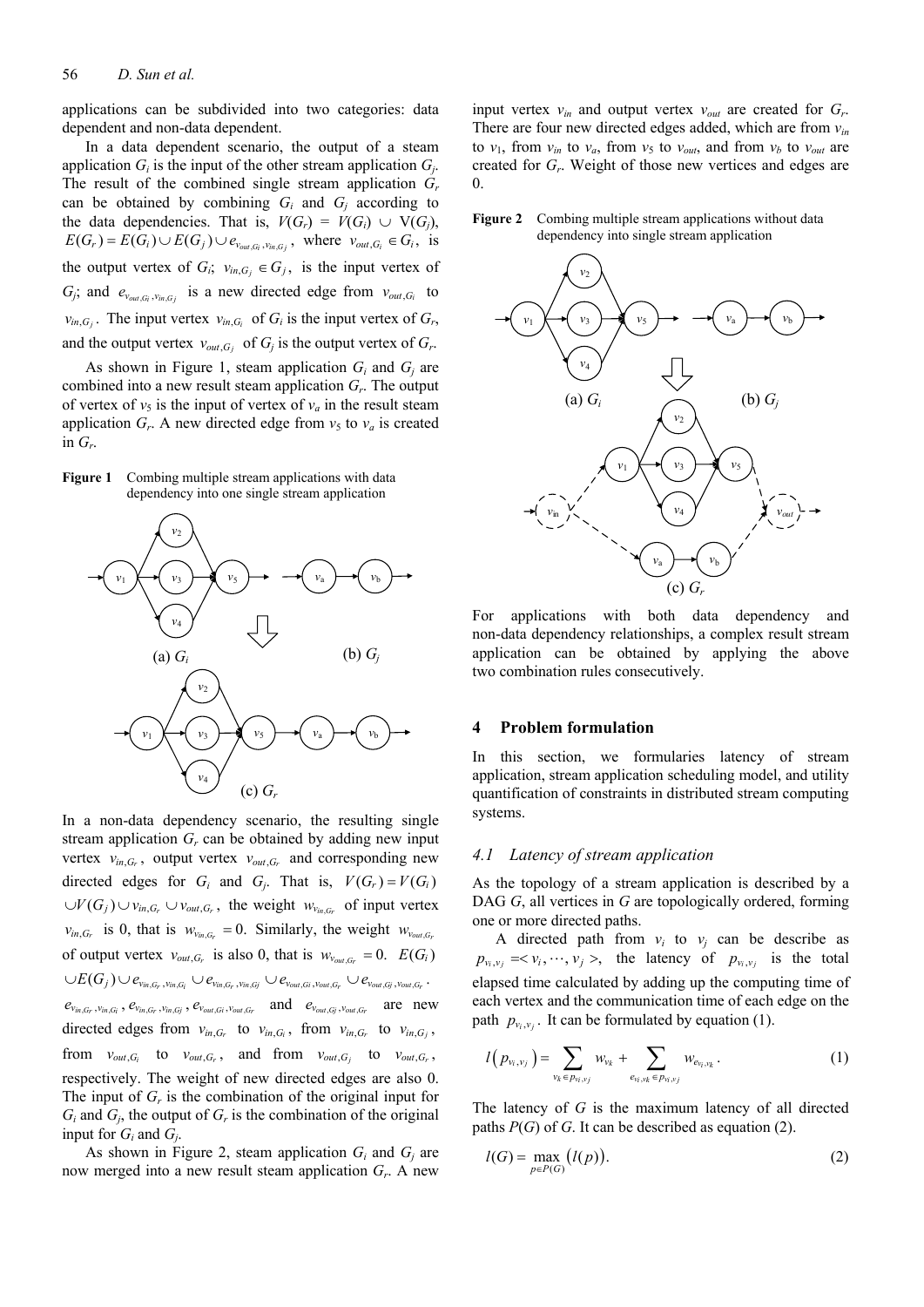The maximum latency of a directed path starting from input vertex  $v_{in}$  and ending at output vertex  $v_{out}$  of *G*, can be further described as equation (3).

$$
l(G) = \max_{p_{v_{in},v_{out}} \in P_{v_{in},v_{out}}(G)} \left( l\left(p_{v_{in},v_{out}}\right)\right) \tag{3}
$$

where  $P_{v_{in}, v_{out}}(G)$  is the directed path set of *G*, with all its paths starting at the input vertex *vin* and ending at the output vertex *vout*.

The latency  $l(G)$  of a stream application  $G$  is one of the key measurements to evaluate the performance of a distributed stream computing system.

#### *4.2 Stream application scheduling model*

In a stream computing system, application scheduling is a dynamic problem to be solved at runtime (Cardellini et al., 2016), which is subject to periodic or unpredictable data stream fluctuations and the changing availability of resources. This long-run problem further exaggerates the difficulty of application scheduling.

For a stream application *G* and a set of computing nodes *CN*, the objective of scheduling vertices of stream application *G* onto interconnected computing nodes *CN* in data centre is to find a scheduling *s*:  $V(G) \rightarrow CN$  that minimises  $l(G)$ , satisfying user specified SLA constraints such as low system latency and high system throughput.

Let  $DC = \{cn_1, cn_2, \dots, cn_{n_{cm}}\}$  be a set of computing nodes in a data centre, and  $U = \{u_1, u_2, \dots, u_{m_u}\}\)$  be a set of users. For the sake of simplicity, and without loss of generality, we assume that each user submits only one application, the stream application submitted by the  $i<sup>th</sup>$  user  $u_i$  is denoted as  $G_i$ . The DAG scheduling problem of all  $m_u$ DAGs in the data centre is then formulated as follows:

$$
\min \sum_{i=1}^{m_u} l(G_i) \tag{4}
$$

subject to

$$
l(G_i) \le l_{\max}(G_i), \forall u_i \in U
$$
\n<sup>(5)</sup>

$$
t(G_i) \ge t_{\min}(G_i), \forall u_i \in U
$$
\n
$$
(6)
$$

in which  $l(G_i)$  and  $t(G_i)$  are the latency and throughput of the  $i^{\text{th}}$  application in the user set, respectively.  $l_{\text{max}}(G_i)$  and  $t_{\text{min}}(G_i)$  are the maximum latency and minimum throughput of the *i*<sup>th</sup> application, respectively, which are user-specified SLAs constraints. Specifically, throughput of an application is the amount of data tuple processing per unit time.

#### **5 PA-Stream: architecture and algorithms**

The above analysis builds up the foundation of Pa-Stream – a performance-aware deployment framework. In this section, we discuss the overall structure of Pa-Stream, including its system architecture, modified ABC algorithm, and incremental online redeployment algorithm.

### *5.1 System architecture*

The system architecture of Pa-Stream is composed of one nimbus, some zookeepers, and a bunch of supervisors.

Nimbus receives the streaming applications from the users, creates the instance graph according to the logic graph and configuration parameters, and then deploys vertex in-stances to workers on appropriate supervisors following the specific deployment strategy. Different deployment strategies can be employed via IScheduler interface. Storm 1.1.0 or above (Toshniwal et al., 2014) supports four kinds of built-in deployment strategies: DefaultScheduler, Isolation-Scheduler, Mul-titenantScheduler, and ResourceA-wareScheduler. Configurations in Storm.yaml specify the selected deployment strategy. We implement Pa-Stream using the IScheduler interface. Pa-Stream is deployed on nimbus and in charge of the initial deployment of vertices onto the best set of supervisors within an acceptable amount of time using the ABC algorithm, and it automatically redeploys vertices to improve application performance when the computing resources change and/or the user's needs cannot be met.

A supervisor continually listens to nimbus for vertices, and executes one or more vertices in one or many work processes. Each worker node can execute a limited number of work processes, which is determined by the number of available slots in the work node. The number of slots is determined by hardware capacities, such as CPU, memory. A monitor module is built into the supervisor, to monitor the inter-node and intra-node performance of the supervisor, such as the transmission latency and the remaining available slots. A monitor module is also built into the worker node, used to get the input and output data rate of each executor that runs on the worker node. The information kept by the monitor module is used for further vertex redeployment if necessary to better adapt to system changes.

Zookeeper, designed as a coordinator between nimbus and supervisors, stores the status of nimbus and supervisors, so zookeeper is stateful, while nimbus and supervisors are stateless.

#### *5.2 ABC algorithm*

ABC algorithm is a relatively new bio-inspired swarm intelligence algorithm, motivated by the intelligent foraging and the waggle dance behaviours of honeys bees swarm, proposed by Karaboga and Basturk (Saad et al., 2018), mainly for the purposes of continuous optimisation (Ma et al., 2019). ABC algorithm is better than genetic algorithm (GA) (Sadeghiram, 2017) and particle swarm optimisation (PSO) (Agarwal and Ranjan, 2019) over continuous space optimisation (Xiang et al., 2018).

In a honey bees swarm, there are three types of bees, which are employed bees, onlooker bees and scout bees. Employed bees are committed to searching available food sources in the neighbourhood, gathering honey information, and sharing honey information with onlooker bees. Onlooker bees select a relatively good food source according to the quality information of food sources, which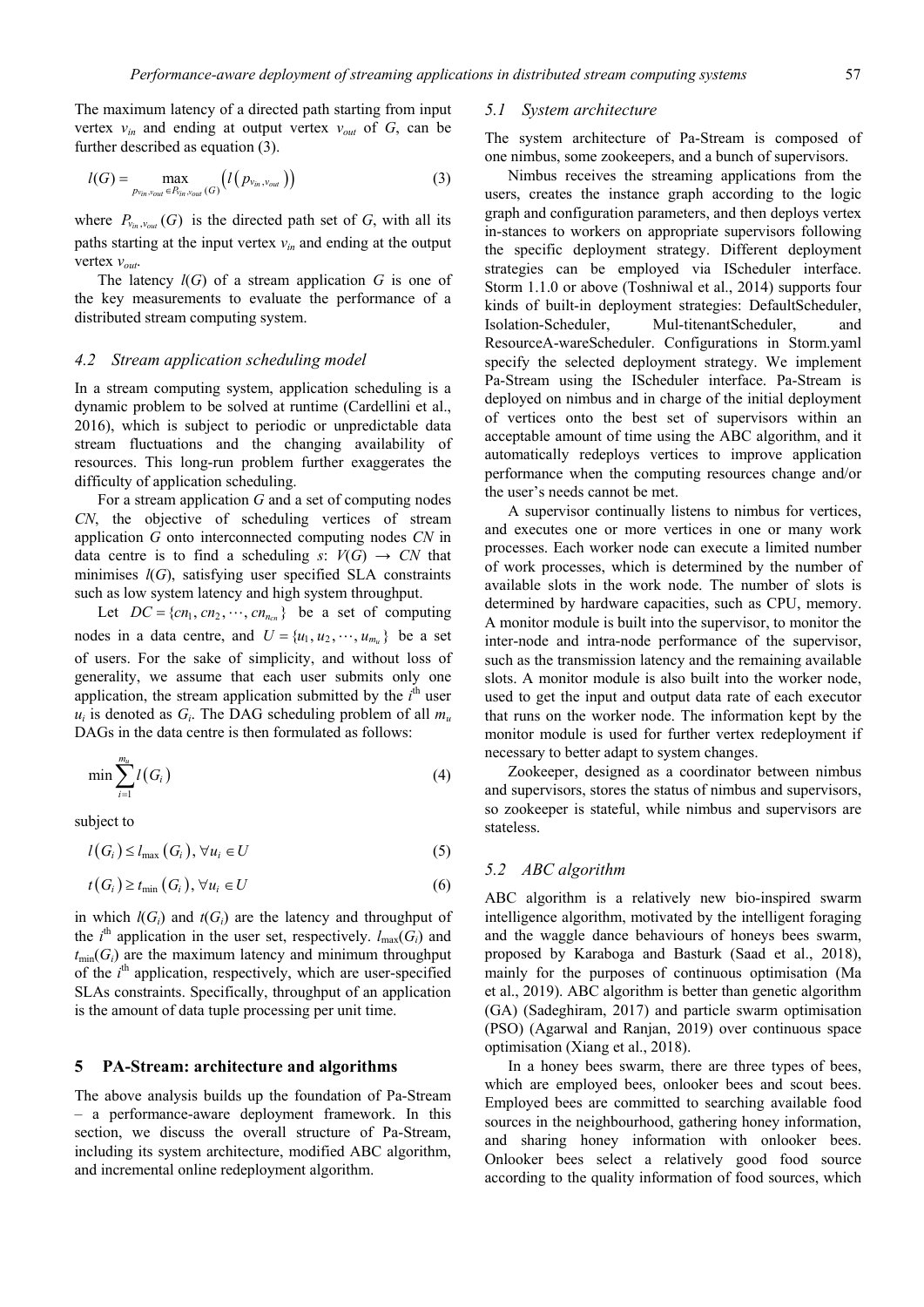are provided by the employed bees, and then to further search a better food source with the application of local search. When a food source is exhausted by the employed and onlooker bees, the employed bees becomes a scout bee, and then search for a new food source randomly.

In the ABC algorithm, the numbers of employed bees or onlooker bees equals to the numbers of food source, which is denoted by *N.* Each food source represents a solution, so the terms 'food source' and 'solution' are hereby used interchangeably.

### *5.2.1 Initialisation*

In the initialisation phase, the number of employed bees and onlooker bees are set to *N*. An initial population is generated randomly and consists of *N* solutions with *D*-dimensional variables. The *i*<sup>th</sup> solution  $X_i = \{x_{i1}, x_{i2}, \dots, x_{iD}\}\)$  represents an element of the solution set. The  $j<sup>th</sup>$  dimensional element of the  $i<sup>th</sup>$  solution can be generated randomly by equation (7).

$$
x_{ij} = x_j^{\min} + \left(x_j^{\max} - x_j^{\min}\right) \cdot r(0, 1) \tag{7}
$$

where  $i \in \{1, 2, \dots, N\}, j \in \{1, 2, \dots, D\}, x_j^{\min}$  and  $x_j^{\max}$ are the minimum and maximum of the  $j<sup>th</sup>$  dimensional element, respectively,  $r(0, 1)$  is a random real number in the interval [0, 1].

The fitness function  $fit(X_i)$  of the *i*<sup>th</sup> solution  $X_i$  can be calculated by equation (8).

$$
fit(X_i) = \begin{cases} \frac{1}{1 + f(X_i)}, \text{if } f(X_i) \ge 0\\ 1 + |f(X_i)|, \text{otherwise} \end{cases}
$$
(8)

where  $f(X_i)$  is the objective function value of the  $i^{\text{th}}$  solution *Xi*, determined by the response time of the deployment strategy.

#### *5.2.2 Employed bees*

In the employed bee phase, each employed bee begins to select a neighbour randomly and get a new food source *Vi*. The  $j^{\text{th}}$  dimensional element of the  $i^{\text{th}}$  new solution  $V_i$  can be generated randomly by equation (9).

$$
v_{ij} = x_{ij} + (x_{ij} - x_{kj}) \cdot \phi_j(-1, 1), i \neq k
$$
 (9)

where  $i, k \in \{1, 2, \dots, N\}, j \in \{1, 2, \dots, D\}, X_k$  is a random selected neighbour of  $X_i$ ,  $x_{kj}$  is the  $j^{\text{th}}$  dimensional element of the  $k^{\text{th}}$  solution  $X_k$ ,  $\phi_{ij}(-1, 1)$  is a random real number in the interval [–1, 1].

In order to keep  $v_{ij}$  within the limit of minimum and maximum of the  $j^{\text{th}}$  dimensional element,  $v_{ij}$  needs to be re-adjusted by equation (10).

$$
v'_{ij} = \begin{cases} x_j^{\min}, \text{ if } v_{ij} < x_j^{\min} \\ x_j^{\max}, \text{ if } v_{ij} > x_j^{\max} \end{cases} \tag{10}
$$

If the fitness of the new solution  $V_i$  is better than that of the old solution  $X_i$ , the new solution  $V_i$  will be used to replace  $X_i$ ; otherwise, the old solution  $X_i$  is retained.

# *5.2.3 Selection probability*

The onlooker bee will select a food source according to the fitness of the food source. The selection probability  $p_i$  of the  $i^{\text{th}}$  solution  $X_i$  can be calculated by equation (11).

$$
p_i = \frac{fit_i}{\sum_{j=1}^{SN} fit_j}.
$$
\n(11)

Obviously, the larger the selection probability  $p_i$ , the more likely that the  $i^{\text{th}}$  solution  $X_i$  will be selected by the onlooker bees.

### *5.2.4 Onlooker bees*

In the onlooker bees phase, when employed bees finish their search, they share the nectar amounts and the locations of solutions with the onlooker bees. Each onlooker bee begins to select a solution  $X_i$  according to its selection probability *pi*, and selects a neighbour randomly and gets a new candidate solution  $V_i$  by equation (9). Similarly, if the fitness of the new candidate solution  $V_i$  is better than that of the selected solution  $X_i$ , the new candidate solution  $V_i$  will replace  $X_i$ ; otherwise, the selected solution  $X_i$  will be retained.

The searching process continues until all the onlooker bees complete the similar search.

## *5.2.5 Scout bees*

In the scout bees phase, if a solution  $X_i$  cannot be improved after repeated search, the solution  $X_i$  will be abandoned, and the employed bee becomes a scout bee and generates a new solution  $V_i$  to replace the solution  $X_i$  using equation (7).

### *5.3 Incremental online redeployment*

If the latency or the throughput exceeds the user-defined limit, the running DAG needs to be redeployed online to improve the latency or throughput.

In the online redeployment phase, the redeployment solution can also be obtained using the modified ABC algorithm in Algorithm 1. To minimise the system fluctuation caused by the online redeployment, we compare the newest redeployment solution with the current deployment situation, and only incrementally redeploy some vertices that need to be adjusted urgently, rather than doing a full redeployment. The online redeployment algorithm is described in Algorithm 1.

The input of this algorithm includes the scheduling state of online DAGs and the current available capacity matrix  $C_{v_{\text{new}}}$ . The output is the incremental online redeployment solution. Step 8 to Step 24 monitor the latency and throughput of each online DAGs, decide the timing of online redeployment, and incrementally redeploy vertices that need to be readjusted.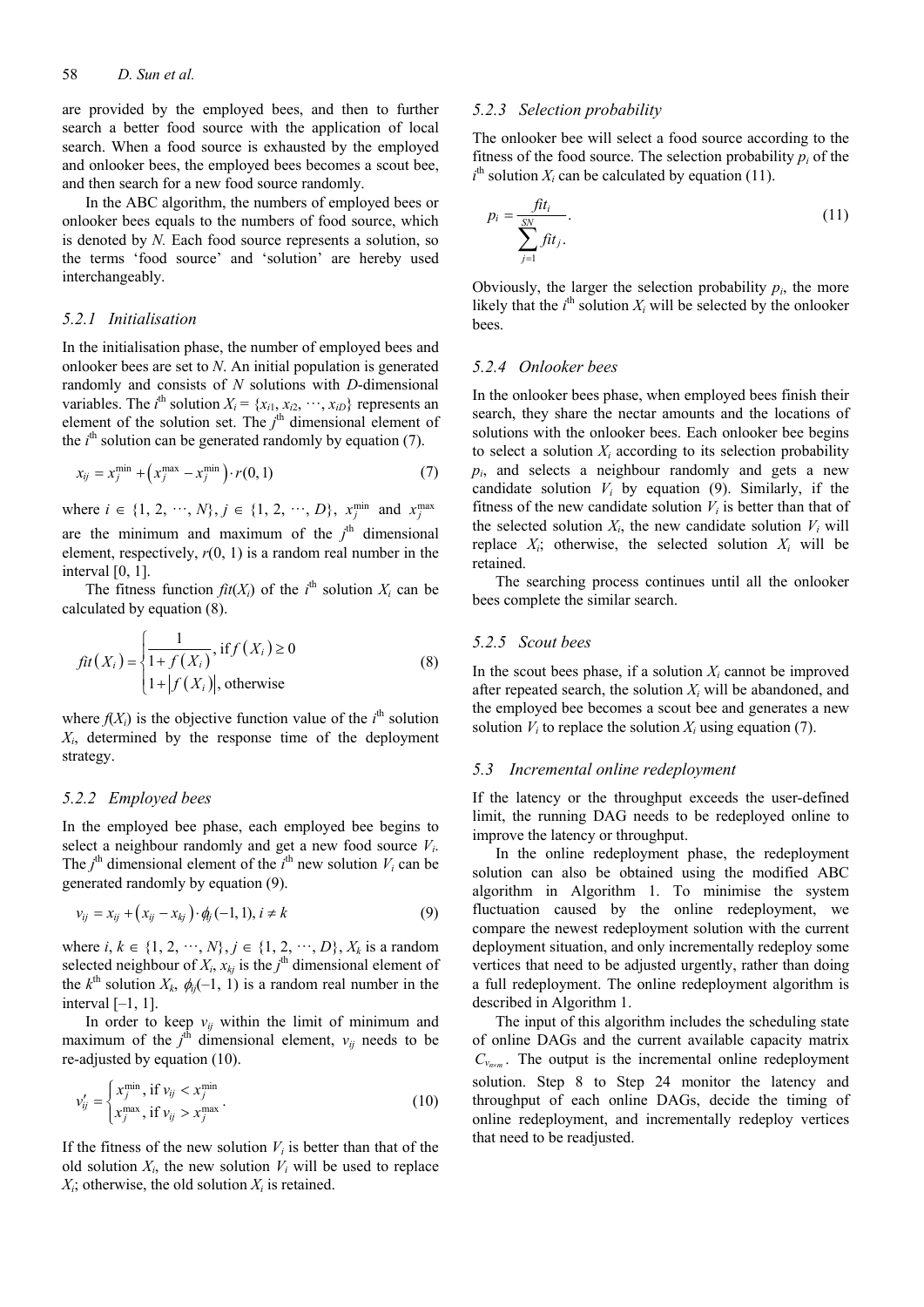| 1  | Input: scheduling state of online DAGs, current available<br>capacity matrix $C_{v_{\text{max}}}$ of computing nodes in a data centre.                                                 |
|----|----------------------------------------------------------------------------------------------------------------------------------------------------------------------------------------|
| 2  | <b>Output:</b> incremental online redeployment solution.                                                                                                                               |
| 3  | Initialise <i>num-candidate-DAG</i> = 0.                                                                                                                                               |
| 4  | Set <i>limit</i> for redeployment threshold.                                                                                                                                           |
| 5  | if DAG G or matrix $C_{v_{new}}$ of computing nodes is null then                                                                                                                       |
| 6  | Return null.                                                                                                                                                                           |
| 7  | end if                                                                                                                                                                                 |
| 8  | for each DAG in the online DAGs do                                                                                                                                                     |
| 9  | Monitor the latency and throughput of each DAG G.                                                                                                                                      |
| 10 | if latency $l(G)$ of the DAG G is in $(l_{min}(G), l_{max}(G))$ or<br>throughput $t(G)$ of the application is in $(t_{min}(G))$ ,<br>$t_{\max}(G)$ ) then                              |
| 11 | Set DAG $G$ as the candidate redeployment<br>application.                                                                                                                              |
| 12 | num-candidate- $DAG^{++}$ .                                                                                                                                                            |
| 13 | end if                                                                                                                                                                                 |
| 14 | <b>if</b> num-candidate-DAG > limit or $l(G)$ > $l_{\text{max}}(G)$ or<br>$t(G)$ > $t_{\min}(G)$ then                                                                                  |
| 15 | Get the best deployment solution by Algorithm 1.                                                                                                                                       |
| 16 | for each vertex in newest best redeployment<br>solution and the current scheduling state do                                                                                            |
| 17 | if a vertex $v_i$ that is deployed in both<br>deployment solutions but currently is<br>deployed on computing nodes other than the<br>ones in the newest redeployment solution,<br>then |
| 18 | Redeploy the $v_i$ to the new computing nodes<br>according the newest best redeployment<br>solution.                                                                                   |
| 19 | end if                                                                                                                                                                                 |
| 20 | end for                                                                                                                                                                                |
| 21 | num-candidate- $DAG = 0$ .                                                                                                                                                             |
| 22 | end if                                                                                                                                                                                 |
| 23 | Update resource state of each computing node in the<br>data centre                                                                                                                     |
| 24 | end for                                                                                                                                                                                |
| 25 | return incremental online redeployment solution.                                                                                                                                       |

**Algorithm 1** Incremental online redeployment algorithm

## **6 Performance evaluation**

This section focuses on evaluation of the proposed Pa-Stream, discussing the experimental environment and parameter settings, and providing an analysis on performance evaluation results.

# *6.1 Experimental environment*

The proposed Pa-Stream system is implemented as an extension to Storm 1.0.2 (Toshniwal et al., 2014; Zhang et al., 2017). Stream application scenarios have been simulated on a computing cluster in Computer Architecture Laboratory at China University of Geosciences, Beijing.

The cluster consists of 18 machines, with one designated node serving as master node, running Storm nimbus and UI. The computing node runs Linux CentOS 6.3 with dual 6-core, Intel Core (TM) i7-4790, 3.6 GHz, 8 GB memory, and 1 Gbps network interface cards. Three designated as the zookeeper node, each computing node runs Linux CentOS 6.3 with dual 6-core, Intel Core (TM) i7-4790, 3.6 GHz, 4 GB memory, and 1 Gbps network interface cards. The rest 14 machines work as the supervisor nodes, with each computing node runs Linux CentOS 6.3 with dual 4-core, Intel Core (TM) i5-8400, 2.8 GHz, 4 GB memory, and 1 Gbps network interface cards. Moreover, two streaming applications Top\_N (Toshniwal et al., 2014) and WordCount (Toshniwal et al., 2014) are submitted to the cluster.

# *6.2 Performance results*

The experimental setting contains three evaluation parameters: average latency *AL*, average throughput *AT*, and average computing node usage *uavg*(*cn*).

### *6.2.1 Average latency*

Average latency *AL* or response time of a stream application is one of the most important performance indicators in distributed stream computing systems. On Storm platform, *AL* can be directly obtained through the Storm UI.



**Figure 3** Average latency with different rates of inputs data stream

With the increase of rates of data stream, the average latency increases under both deployment strategies. For each input rate, Pa-Stream has a shorter average than the default Storm strategy.

As shown in Figure 3, when the rates are less than 1,000 tuples/s, both the average latency of Pa-Stream and the default Storm strategy all stay at a lower level. The difference between the two deployment strategies is small. When the rates climb to more than 1,000 tuples/s, the gap between the two strategies gets wider. The higher the data rate is, the more significant this difference is noted. When the rates increase to 7,000 tuples/s, the average latency of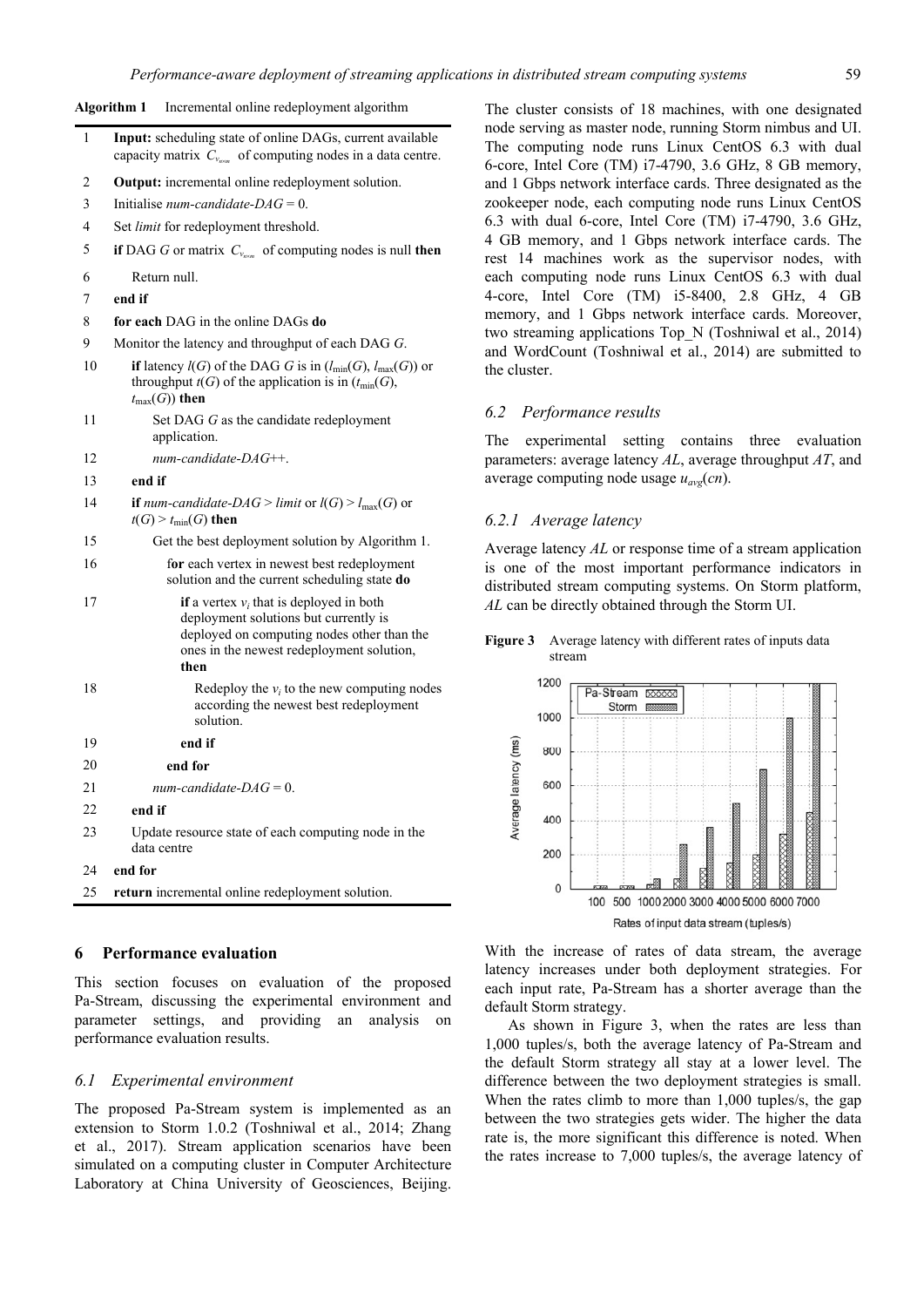Pa-Stream is gauged at 450 millisecond and the default Storm strategy goes to 1,200 millisecond.

## *6.2.2 Average throughput*

Average throughput *AT* reflects the overall processing ability of all running stream applications, evaluated by the number of output tuples per second per application.

With the increase of rates of data stream, the average throughput increases under both deployment strategies. At each rate, Pa-Stream beats the default Storm strategy with a higher average throughput.

As shown in Figure 4, with the increase of rates, the difference between the two strategies becomes obvious. The higher the data rate is, the more significant this difference is. When the rate reaches at 100 tuples/s, both the average throughput of Pa-Stream and the default Storm strategy behave at a similar level, gauged at 48 tuples/s and 49 tuples/s, respectively. The difference between the two deployment strategies is small. When the rate reaches at 7,000 tuples/s, the average throughput of Pa-Stream is gauged at 3,000 tuples/s, and that of the default Storm strategy goes to and 900 tuples/s. The difference is rather significant.

**Figure 4** Average throughput with different rates of inputs data stream



# **7 Related work**

In this section, we review two categories of related works: performance-aware deployment in distributed computing systems and ABC-based applications.

# *7.1 Performance-aware deployment in distributed computing systems*

Application deployment plays an important role in distributed computing systems to help the application meet its functional and non-functional requirements. It is difficult to find an optimal schedule for a constraint-based DAG because of the fluctuating arrival rates of data stream and the varying amount of available computing resources. Performance-aware deployment is of crucial importance as the deployment state of applications directly affects the system performance (El-Kassabi et al., 2019).

In Saez et al. (2015), the authors focused on the persistence layer of applications. The effect of different deployment scenarios on application performance over time was investigated, and a performance-aware dynamic application (re)distributed design support process was proposed. The performance was evaluated with some well-known applications, such as the TPC-H benchmark.

In Kessler and Löwe (2012), the principles of a novel framework for performance-aware composition of sequential and explicitly parallel software components with variants implementation were described. Automatic composition results in a table-driven implementation that, for each parallel invocation of a performance-aware component, looked up the expected best implementation variant, processor allocation and schedule.

To summarise, performance-aware deployment in distributed computing systems has been studied in many works. However, few works have considered performance-ware deployment of streaming applications. In our work, we improve system performance by employing a performance-aware deployment strategy.

# *7.2 Bio-inspired-based applications in distributed systems*

Bio-inspired algorithm can be applied in many fields (Cai et al., 2016). In Cai et al. (2019a), a multi-objective three-dimensional DV-hop localisation algorithm was proposed with NSGA-II. In Cui et al. (2019a), a CNNs and multi-objective algorithms were proposed for malicious code detection. In Cai et al. (2018), a bat algorithm with triangle-flipping strategy was proposed for numerical optimisation. ABC is a relatively new bio-inspired swarm intelligence algorithm, often resulting in better performance than GA, PSO over continuous space optimisation (Xiang et al., 2018).

For example, the topological design of a computer communication network is a well-known NP-hard problem. In Saad et al. (2018), a goal programming-based multi-objective artificial bee colony optimisation (MOABC) algorithm was proposed to solve the problem of topological design in distributed local area networks, and a comparative analysis was also done with regard to a non-dominated sorting GA and a Pareto-dominance PSO algorithm.

Virtual network embedding is also a hot research topic in the network virtualisation context. In Pathak et al. (2018), the authors proposed an approach based on ABC to address the dynamic virtual network embedding problem in a scenario with multiple infrastructure providers. A comparative study was conducted with other nature-inspired virtual network embedding algorithms. The findings affirmed that the proposed virtual network embedding approach performed well and produced better results.

In cloud manufacturing, it is possible that there are several conflicting criteria that need to be optimised simultaneously during the service composition and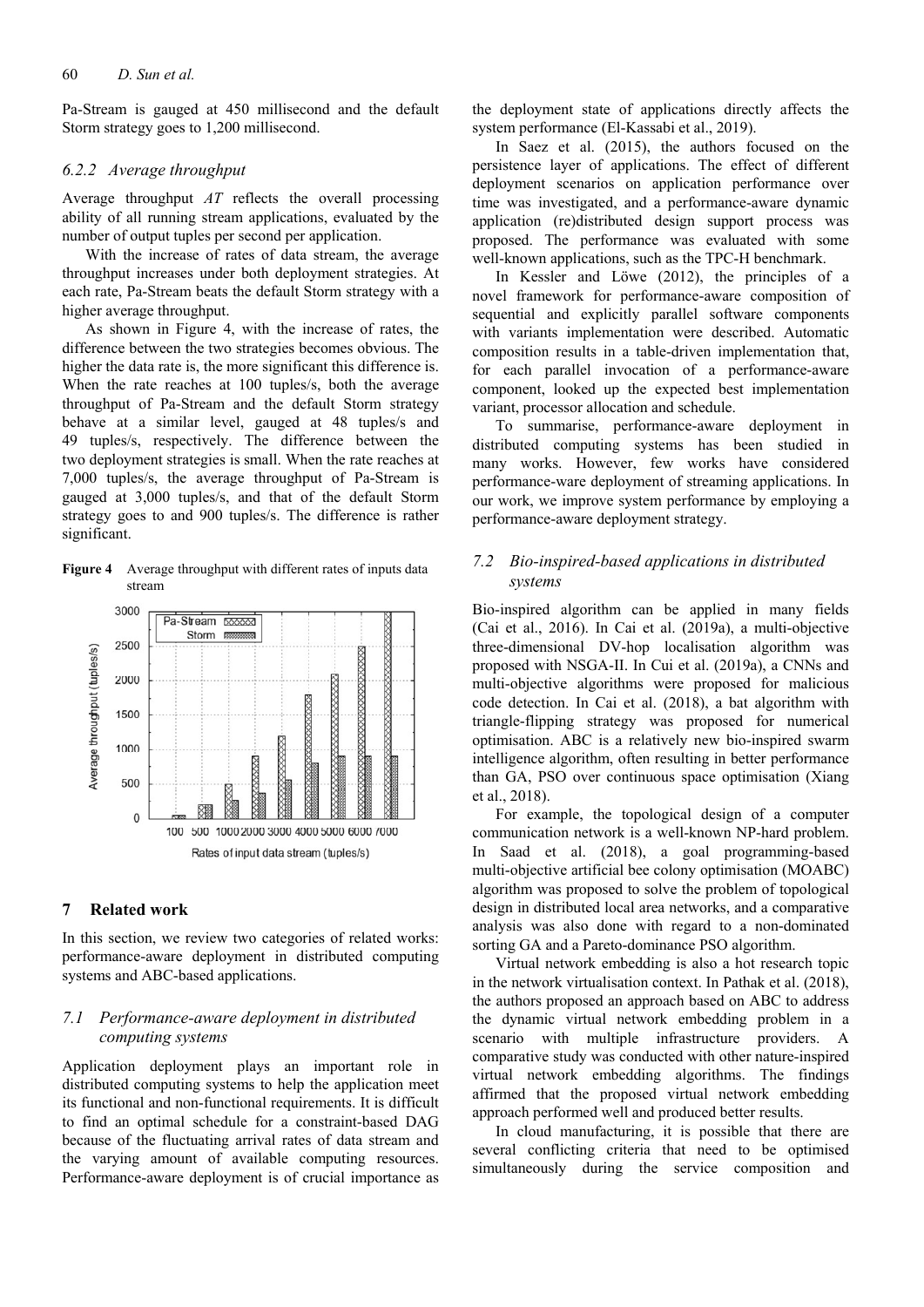selection. In this process, the trade-off regarding the quality of the composite services is a key issue in successful implementation of manufacturing tasks. In Zhou et al. (2018), an adaptive multi-population differential ABC algorithm was proposed for multiple-objective service composition in cloud manufacturing.

To summarise, the aforementioned application of ABC algorithm provides a valuable insight into the potential solutions for various problems in distributed systems. However, in big data stream computing systems, existing ABC algorithms cannot be applied to the stream application deployment. Particular challenges and opportunities of distributed stream computing system need to be considered, and some characteristics specific to data streams need to be considered when employing ABC algorithm to deploy stream applications in the distributed environments.

## **8 Conclusions and future work**

To achieve low system latency, high system throughput, and high resource utilisation, a performance-aware deployment strategy should be able to determine when and how streaming applications are deployed according to the structure of applications and the available resources. It knows the available resources of each computing node, the dependencies between operators, and also the efficient deployment of inter-dependent operators to a best set of available computing nodes. The performance-aware deployment framework can process unbounded data streams in a scalable and efficient manner, minimising system latency and maximising system throughputs.

The paper makes the following contributions:

- 1 Investigated the performance-aware deployment of streaming applications over distributed and heterogeneous computing nodes, and provided a general system and application deployment model for distributed stream computing systems.
- Proposed a streaming application deployment scheme by employing the artificial bee colony algorithm, and an incremental online redeployment strategy for running applications.
- 3 Developed and integrated the Pa-Stream into Apache Storm platform.
- 4 Implemented a prototype and tested the performance of the proposed Pa-Stream.

Our future work will be focusing on the following directions:

- 1 To develop a complete performance-aware deployment framework based on Pa-Stream.
- 2 To apply Pa-Stream in real big data stream computing application scenarios, such as real-time data monitoring scenario and real-time user portraits.

## **Acknowledgements**

This work is supported by the National Natural Science Foundation of China under Grant No. 61972364; and the Fundamental Research Funds for the Central Universities under Grant No. 2652018081 and No. N181604015.

## **References**

- Agarwal, S. and Ranjan, P. (2019) 'TTPA: a two tiers PSO architecture for dimensionality reduction', *International Journal of Bio-Inspired Computation*, March, Vol. 13, No. 2, pp.119–130.
- Cai, X., Gao, X. and Xue, Y. (2016) 'Improved bat algorithm with optimal forage strategy and random disturbance strategy', *International Journal of Bio-inspired Computation*, Vol. 8, No. 4, pp.205–214.
- Cai, X., Wang, H., Cui, Z., Cai, J., Xue, Y. and Wang, L. (2018) 'Bat algorithm with triangle-flipping strategy for numerical optimization', *International Journal of Machine Learning and Cybernetics*, Vol. 9, No. 2, pp.199–215.
- Cai, X., Wang, P., Du, L., Cui, Z., Zhang, W. and Chen, J. (2019a) 'Multi-objective three-dimensional DV-hop localization algorithm with NSGA-II', *IEEE Sensors Journal*, Vol. 19, No. 21, pp.10003–10015.
- Cai, X., Zhang, J., Liang, H., Wang, L. and Wu, Q. (2019b) 'An ensemble bat algorithm for large-scale optimization', *International Journal of Machine Learning and Cybernetics*, DOI: 10.1007/s13042-019-01002-8.
- Cardellini, V., Nardelli, M. and Luzi, D. (2016) 'Adaptive online scheduling in Storm', *Proceedings of the 2016 International Conference on High Performance Computing & Simulation, HPCS 2016*, IEEE Press, July, pp.583–590.
- Cui, Z., Du, L. Wang, P., Cai, X. and Zhang, W. (2019a) 'Malicious code detection based on CNNs and multi-objective algorithm', *Journal of Parallel and Distributed Computing*, July, Vol. 129, pp.50–58.
- Cui, Z., Zhang, J., Wang, Y., Cao, Y., Cai, X., Zhang, W. and Chen, J. (2019b) 'A pigeon-inspired optimization algorithm for many-objective optimization problems', *Science China Information Sciences*, July, Vol. 62, No. 7, pp.1–17.
- Dias de Assunção, M., da Silva Veith, A. and Buyya, R. (2017) 'Distributed data stream processing and edge computing: a survey on resource elasticity and future directions', *Journal of Network and Computer Applications*, December, Vol. 103, pp.1–17.
- Eidenbenz, R. and Locher, T. (2016) 'Task allocation for distributed stream processing', *Proceedings of 35th Annual IEEE International Conference on Computer Communications, INFO-COM 2016*, IEEE Press, July, Article no. 7524433.
- El-Kassabi, H.T., Serhani, M.A., Dssouli, R. and Navaz, A.N. (2019) 'Trust enforcement through self-adapting cloud workflow orchestration', *Future Generation Computer Systems*, August, Vol. 97, pp.462–481.
- Hirzel, M., Soulé, R., Schneider, S., Gedik, B. and Grimm, R. (2014) 'A catalog of stream processing optimizations', *ACM Computing Surveys*, April, Vol. 46, No. 4, pp.1–34.
- Kessler, C. and Löwe, W. (2012) 'Optimized composition of performance-aware parallel components', *Concurrency Computation Practice and Experience*, April, Vol. 24, No. 5, pp.481–498.